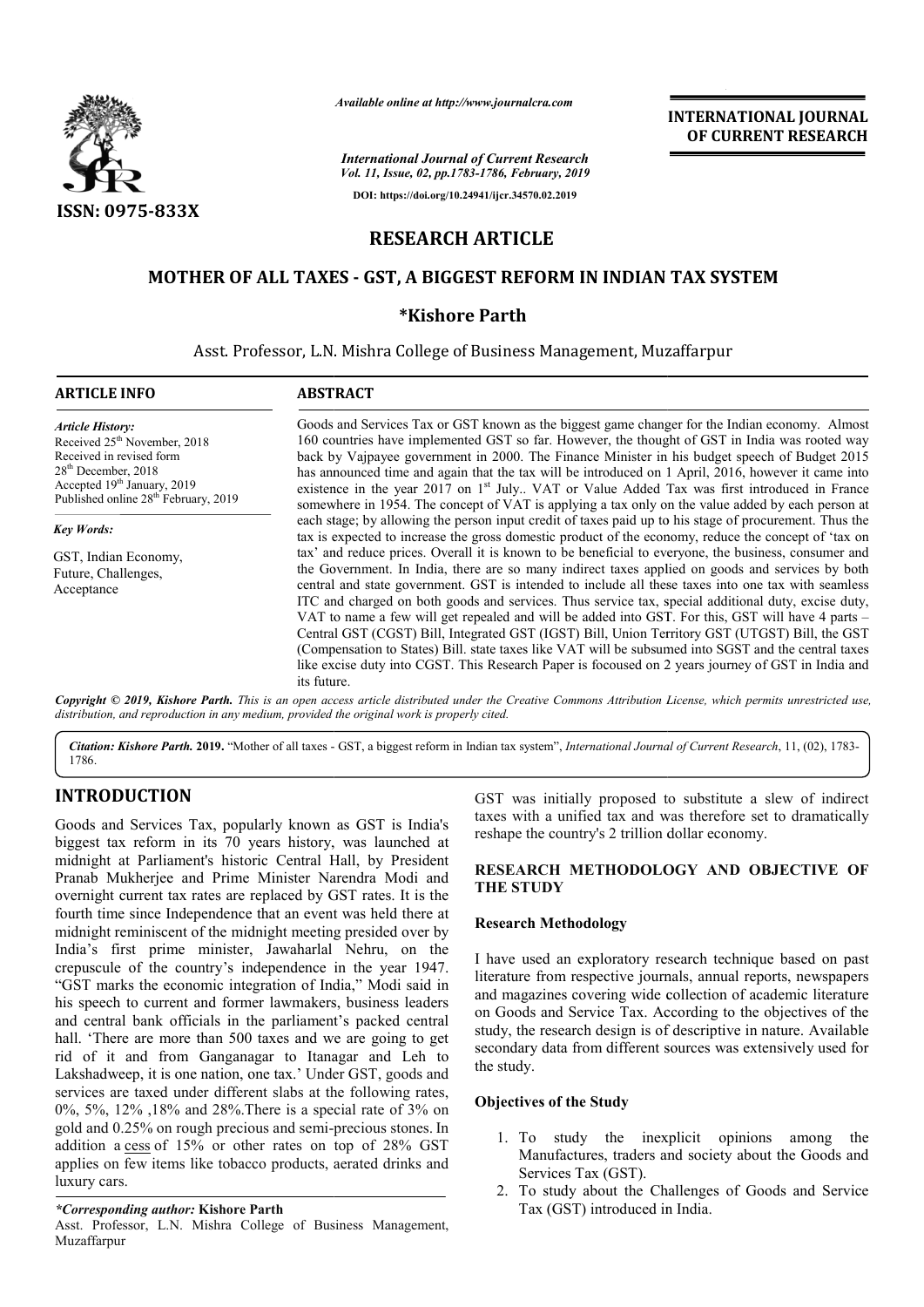3. To Study on expected futuristic changes in Goods and services Tax (GST) in India.

**Table 1. Taxes at Centre and State Level are being subsumed in to GST**

| S.No. | At The Centre                                 | <b>State Level</b>                                                                                                                                     |
|-------|-----------------------------------------------|--------------------------------------------------------------------------------------------------------------------------------------------------------|
| 1.    | Central Excise Duty                           | (a.) Subsuming of State Value Added<br>Tax/Sales Tax                                                                                                   |
| 2.    | <b>Additional Excise Duty</b>                 | (b.) Central Sales Tax (Levied by the<br>Centre and collected by The States.),<br>Entertainment Tax (Other than the Tax<br>Levied by the local bodies) |
| 3.    | Service Tax<br><b>Additional Customs Duty</b> | (c.) Octroi and Entry Tax                                                                                                                              |
| 4.    | Commonly known as<br>countervailing Duty      | (d.) Purchase Tax                                                                                                                                      |
| 5.    | Special Additional Duty<br>of Customs         | (e.) Luxury Tax etc.                                                                                                                                   |

The table above shows list of different taxes centre and state level are being subsumed into GST Keeping in mind the federal structure of India, there will be two components of GST – Central GST (known as CGST) and State GST (known as SGST). Both Central government and State governments will simultaneously levy GST across the value chain. Taxes will be levied on every supply of goods and services. Centre would levy and collect Central Goods and Services Tax (known as CGST), and States would levy and collect the State Goods and Services Tax (known as SGST). The input tax credit of Central GST (CGST) would be available for discharging the CGST liability on the output at each stage. Similarly, the credit of State GST (SGST) paid on inputs would be allowed for paying the SGST on output. No cross utilization of credit would be permitted.

**Table 2. List of Countries Implementing VAT/GST**

| No. | Region                             | No. of Country |
|-----|------------------------------------|----------------|
|     | <b>ASEAN</b>                       |                |
|     | Asia                               | 19             |
| 3   | Europe                             | 53             |
| 4   | Oceania                            |                |
|     | Africa                             | 44             |
| 6   | South America                      | 11             |
|     | Caribbean, Central & North America | 19             |

The above table shows List of Countries Implementing VAT/GST Worldwide in almost 160 countries there is GST/VAT. Among 160 countries, eight countries are not United Nation Member States (UN Members):

**Table 3. List of Non- UN Member Countries Implementing VAT/GST**

| S.No | Country       |
|------|---------------|
|      | Azores        |
| 2.   | Taiwan        |
| 3.   | Faroe Islands |
| 4.   | Isle of Man   |
| 5.   | Jersey        |
| 6.   | Kosovo        |
| 7    | Madeira       |
| 8.   | Niue          |

According to GST scheme, no distinction is made between goods and services for levying of tax. It means that goods and services attract the same rate of tax. But at present India has induced tax rate at 5%, 12% and 18% which will bring 8 Lakh Crore revenue to the government. Under the GST scheme, a person who was liable to pay tax on output, whether for provision of sale of goods or services, is entitled to get input tax credit (known as ITC) on the tax paid on its inputs. Thus, it would definitely be a positive reform for the Indirect tax system in India.

**Table 4. List of States in India who confirms GST Constitution Amendment Bill**

| Sr. no.          | Name of the State | Date on which SGST Act/ Ordinance<br>passed in the Assembly |  |
|------------------|-------------------|-------------------------------------------------------------|--|
| 1.               | Telangana         | Act Passed on 9th April 2017                                |  |
| $\overline{2}$ . | <b>Bihar</b>      | Act Passed on 24th April, 2017                              |  |
| 3.               | Rajasthan         | Act Passed on 26th April 2017                               |  |
| 4.               | Jharkhand         | Act Passed on 27th April, 2017                              |  |
| 5.               | Chhattisgarh      | Act Passed on 28th April, 2017                              |  |
| 6.               | Uttarakhand       | Act Passed on 2nd May, 2017                                 |  |
| 7.               | Madhya Pradesh    | Act Passed on 3rd May, 2017                                 |  |
| 8.               | Haryana           | Act Passed on 4th May, 2017                                 |  |
| 9.               | Goa               | Act Passed on 9th May, 2017                                 |  |
| 10.              | Gujarat           | Act Passed on 9th May, 2017                                 |  |
| 11.              | Assam             | Act Passed on 11th May, 2017                                |  |
| 12.              | Arunachal Pradesh | Act Passed on 12th May, 2017                                |  |
| 13.              | Andhra Pradesh    | Act Passed on 16th May, 2017                                |  |
| 14.              | Uttar Pradesh     | Act Passed on 16th May, 2017<br>(in both the Houses)        |  |
| 15.              | Puducherry        | Act Passed on 17th May, 2017                                |  |
| 16.              | Odisha            | Act Passed on 19th May, 2017                                |  |
| 17 <sub>1</sub>  | Maharashtra       | Act Passed on 22nd May, 2017                                |  |
| 18.              | Tripura           | Act Passed on 25th May, 2017                                |  |
| 19.              | Sikkim            | Act Passed on 25th May, 2017                                |  |
| 20.              | Mizoram           | Act Passed on 25th May, 2017                                |  |
| 21.              | Nagaland          | Act Passed on 27th May, 2017                                |  |
| 22.              | Himachal Pradesh  | Act Passed on 27th May, 2017                                |  |
| 23.              | Delhi             | Act Passed on 31st May, 2017                                |  |
| 24.              | Manipur           | Act Passed on 5th June, 2017                                |  |
| 25.              | Meghalaya         | Act Passed on 12th June, 2017                               |  |
| 26.              | Karnataka         | Act Passed on 15th June, 2017                               |  |
| 27.              | West Bengal       | Ordinance Passed on 15th June, 2017                         |  |
| 28.              | Punjab            | Act Passed on 19th June, 2017                               |  |
| 29.              | Tamil Nadu        | Act Passed on 19th June, 2017                               |  |
| 30.              | Kerala            | Ordinance Passed on 21st June, 2017                         |  |
| 31.              | Jammu & Kashmir   | Yet to Pass                                                 |  |

The table above shows List states in India who confirm of implementing goods and service tax (GST) Constitution amendment bill in their respective states by doing so it will bring harmonization of taxation system in India.

#### **GST: CHALLENGES**

It is going to be 2nd Anniversary of GST in India, although its progress is good but still the Government will have to meet a lot of expectations. These are few challenges awaiting the Government in the year 2019.

**GST vs. Future of petrol/diesel:** The debate of including or excluding Petrol/Diesel from GST will soon take another perspective if prices keep increasing. The officials will have to stabilize the prices. Deciding on whether to bring petrol/diesel/aviation turbine fuel/natural gas under GST, and getting all states to agree to that, will be a tough task.

**Portal Accessibility Anywhere, Anytime:** The supplier can upload invoices on the portal anytime; this will help the recipient of supply to claim credit rightly and they can claim eligible input tax credit on time.

**Provisions and Place of supply:** GST being a destination based tax may lead to a lot of queries and litigations between states around 'place of supply'. The department will have to be proactive in making sure that there is room for no ambiguity in the place of supply provisions.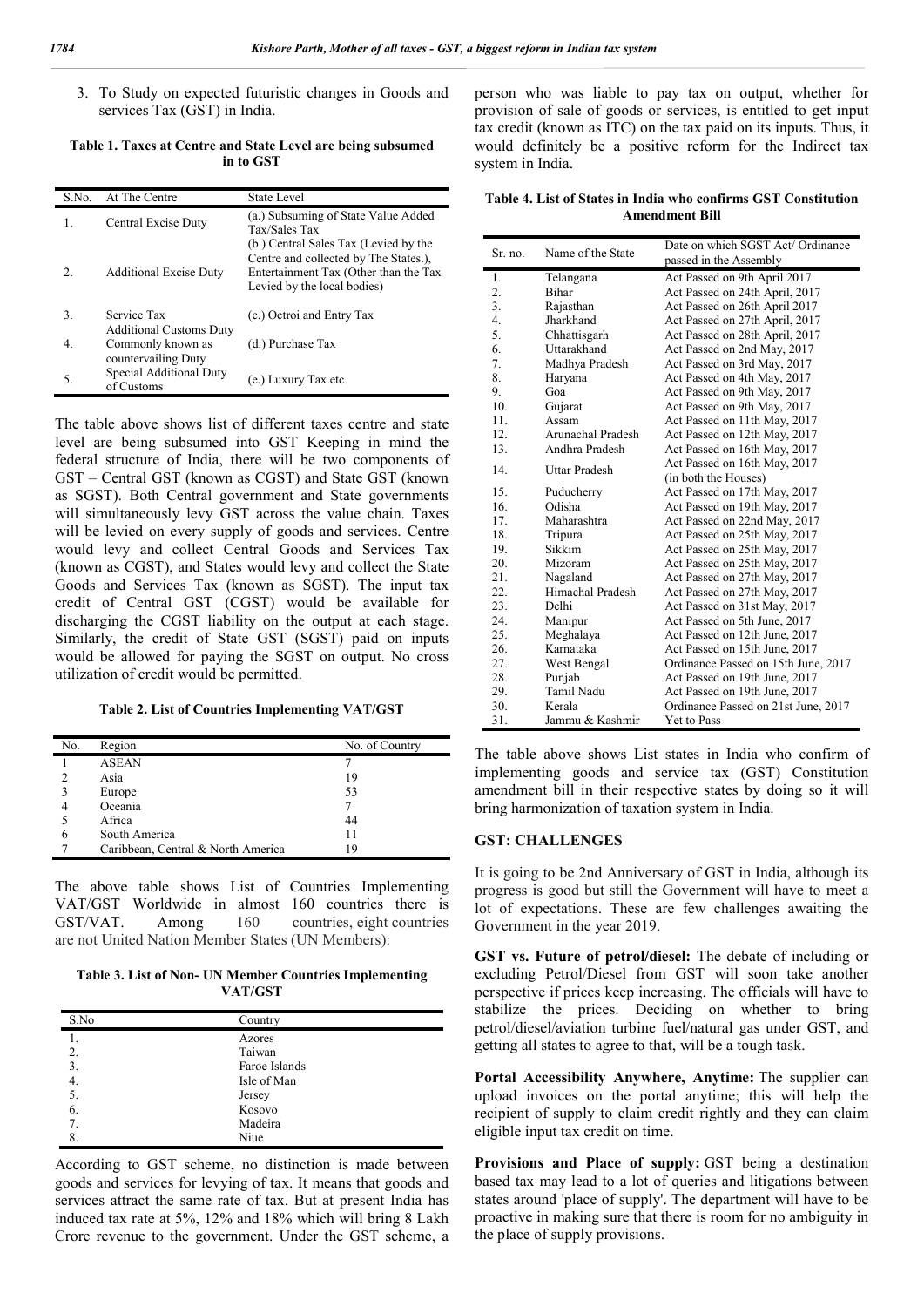*Strict Enforcement of Law in Future:* The department is heading to a stricter enforcement of the GST law. The analysis and audit by the department may trigger notices and orders to taxpayers.

*The Complexities of Reverse charge mechanism:* There are a lot of legal issues surrounding the reverse charge mechanism concept. The government had been wise enough to delay its enforcement till 30 September 2018 to fill all the legal gaps and lapses.

*Technological challenges***:** With the improvement in the economy, an increase in the number of checkpoints to avoid tax evasion, and awareness among taxpayers, the number of people using the portals will see a rising trend. Increasing the portal bandwidth from time to time to ensure that there are no breakdowns or crashes and keeping it user-friendly will surely keep the GSTN on track.

*Little hope of further relaxations:* To facilitate 'ease of doing business', the government had to allow certain relaxations to ensure compliance; these included an extension of the return filing due dates, waiver of late fees for delayed filings, etc.

*Simplification of return filling with no compromise:* The single-return model is awaited by all, as this for sure will reduce the time and resources engaged in filing multiple returns and accumulating a lot of needed data.

*Multiple advance rulings at the state level:* Currently, different states pass advance rulings based on the need of the situation. Setting up a centralized authority of advance ruling with the right blend of officials is needed to ensure that the decisions so taken by the states are monitored, and are in the best interest of all parties.

#### **GST: CHANGES EXPECTED**

GST in India is now at its full swing but not completely settle. Some of the changes are expected post 2019 Polls.

**Table 5. The present GST rate structure**

| The present GST rate structure |                    |                                                                                                                                                                                         |  |  |
|--------------------------------|--------------------|-----------------------------------------------------------------------------------------------------------------------------------------------------------------------------------------|--|--|
| Rate                           | Number<br>of Items | Category                                                                                                                                                                                |  |  |
| $0\%$                          | 183                | Mostly agricultural produce                                                                                                                                                             |  |  |
| 5%                             | 308                | Branded cereals, various kinds of edible oils, pizza<br>bread, namkeens, insulin, footwear's of up to Rs<br>1,000, parts of wheel chairs                                                |  |  |
| 12%                            | 178                | diabetic foods, feeding bottles, Butter and other fats,<br>pasta, branded, drinking water packed in 200 litre<br>bottles, carpets, mobile phones , surgical rubber<br>gloves, bicycles, |  |  |
| 18%                            | 517                | Vinegar, marbles, paints, varnishes, fiber board,<br>plywood                                                                                                                            |  |  |
| 28%                            | 28                 | Air conditioners, dish washers, Cement, auto parts,<br>tobacco, cigarettes, aerated drinks                                                                                              |  |  |

**Changes in Rates:** After cutting rates on 23 items, Finance Minister and GST Council Chairman Arun Jaitley said eventually the 12% and 18% rates would be merged to form a single standard rate. The country should finally have a GST which will have only slabs of 0%, 5% and standard rate with luxury and sin goods as an exception. So it's certain that we might see only 2 Tax Slabs in future (Except Exemplary products).

**Return Specification:** After much hue and cry, the GST Council had allowed small and medium taxpayers to file sale quarterly returns instead of monthly. The annual turnover cap for this category was Rs 1 crore (fixed) earlier, but now it has been increased to Rs 10 crore. The process is underway and is expected to be rolled out on July 1 2019.

*Composition scheme:* Under the Composition scheme, which has been introduced in GST to woo small businesses, taxpayers pay a flat rate at lower level, but aren't entitled to get input tax credit. The ceiling for availing this scheme is currently Rs 1.5 crore. Manufacturers, restaurant owners and dealers can avail this scheme. While restaurant service providers are required to pay 5% and manufacturers and dealers are required to pay 1% tax. Now, there is a huge demand that small service providers also be taken under the scheme.

*Threshold limit of Exemption:* The next Council meeting is likely to increase the exemption limit for medium and small enterprises to Rs 75 lakh annual turnover from the current Rs 20 lakh. Enterprises with annual turnovers less than or equal to this threshold are not required to register under GST. However, this is unlikely to impact the number of GST exchequer or the registrants significantly. About 10.2 million assesses are registered under GST as of now. Almost 25% of those registered with GSTN have a turnover in the bracket range of Rs 20 lakh - Rs 1 crore. GST paid by them makes up only 5% of the overall collection.

*Compensation cess for another three years:* Though the devolution formula is still being worked out by the finance commission, it is likely that GST compensation cess may be extended by three more years. The devolution formula by the Centre's decision may affect to extend the compensation cess<br>beyond 2022. While the finance commission's beyond 2022. While the finance commission's recommendations will be implemented for the period between 2020-2021 and 2024-2025, the compensation cess would cease to exist by 2022.

#### **Conclusion**

It can be concluded from the above discussion that GST is One Nation and One Tax Concept. It is the Biggest Reform in Indian Tax history to relief producers and consumers by providing wide and comprehensive coverage of input tax credit set-off, service tax set off and subsuming the several taxes. Efficient formulation of GST will lead to resource and revenue gain for both Centre and States majorly through widening of tax base and improvement in tax compliance. It can be further concluded that GST have a positive impact and acceptability on various sectors and industry. Although implementation of GST requires concentrated efforts of all stake holders namely, Central and State Government, trade and industry. Electronic processing of tax returns, refunds and tax payments through 'GSTNET' without human intervention, will reduce corruption and tax evasion. Built-in check on business transactions through seamless credit and return processing will reduce scope for black money generation leading to productive use of capital, Therefore It is necessary on the part of government to conduct proper training, educate, continuous seminars and workshop on GST is need of the hour. Thus, necessary steps should be taken and hopefully the Government will take necessary action/measure to make this Tax more beneficial for Centre, State as well as Citizens.